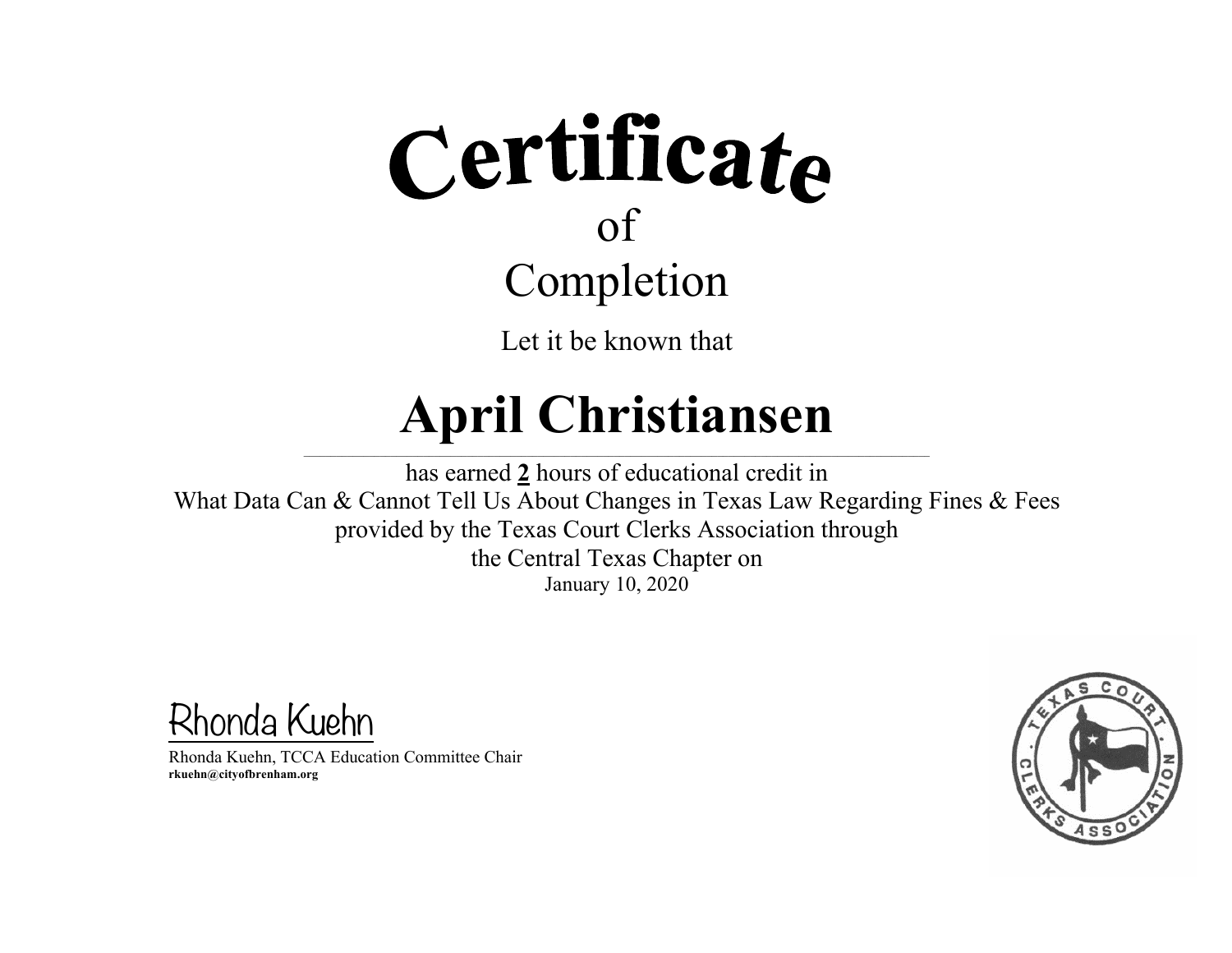# Certificate of Completion

Let it be known that

# **Mara Dudley**

 $\mathcal{L} = \{ \mathcal{L} = \{ \mathcal{L} = \{ \mathcal{L} = \{ \mathcal{L} = \{ \mathcal{L} = \{ \mathcal{L} = \{ \mathcal{L} = \{ \mathcal{L} = \{ \mathcal{L} = \{ \mathcal{L} = \{ \mathcal{L} = \{ \mathcal{L} = \{ \mathcal{L} = \{ \mathcal{L} = \{ \mathcal{L} = \{ \mathcal{L} = \{ \mathcal{L} = \{ \mathcal{L} = \{ \mathcal{L} = \{ \mathcal{L} = \{ \mathcal{L} = \{ \mathcal{L} = \{ \mathcal{L} = \{ \mathcal{$ has earned **2** hours of educational credit in What Data Can & Cannot Tell Us About Changes in Texas Law Regarding Fines & Fees provided by the Texas Court Clerks Association through the Central Texas Chapter on January 10, 2020

Rhonda Kuehn

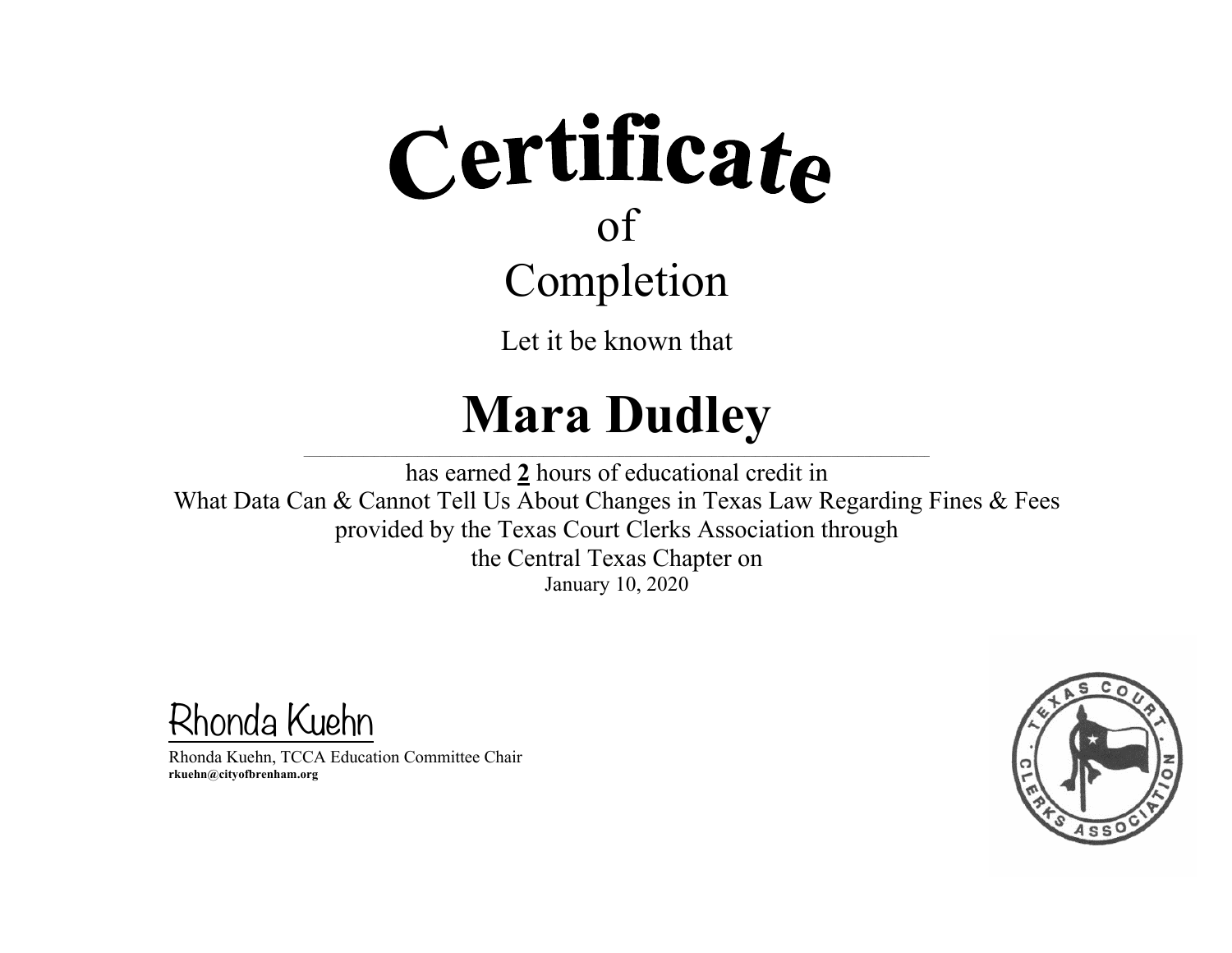

## **Chad Eixmann**

 $\mathcal{L} = \{ \mathcal{L} = \{ \mathcal{L} = \{ \mathcal{L} = \{ \mathcal{L} = \{ \mathcal{L} = \{ \mathcal{L} = \{ \mathcal{L} = \{ \mathcal{L} = \{ \mathcal{L} = \{ \mathcal{L} = \{ \mathcal{L} = \{ \mathcal{L} = \{ \mathcal{L} = \{ \mathcal{L} = \{ \mathcal{L} = \{ \mathcal{L} = \{ \mathcal{L} = \{ \mathcal{L} = \{ \mathcal{L} = \{ \mathcal{L} = \{ \mathcal{L} = \{ \mathcal{L} = \{ \mathcal{L} = \{ \mathcal{$ 

has earned **2** hours of educational credit in What Data Can & Cannot Tell Us About Changes in Texas Law Regarding Fines & Fees provided by the Texas Court Clerks Association through the Central Texas Chapter on January 10, 2020

Rhonda Kuehn

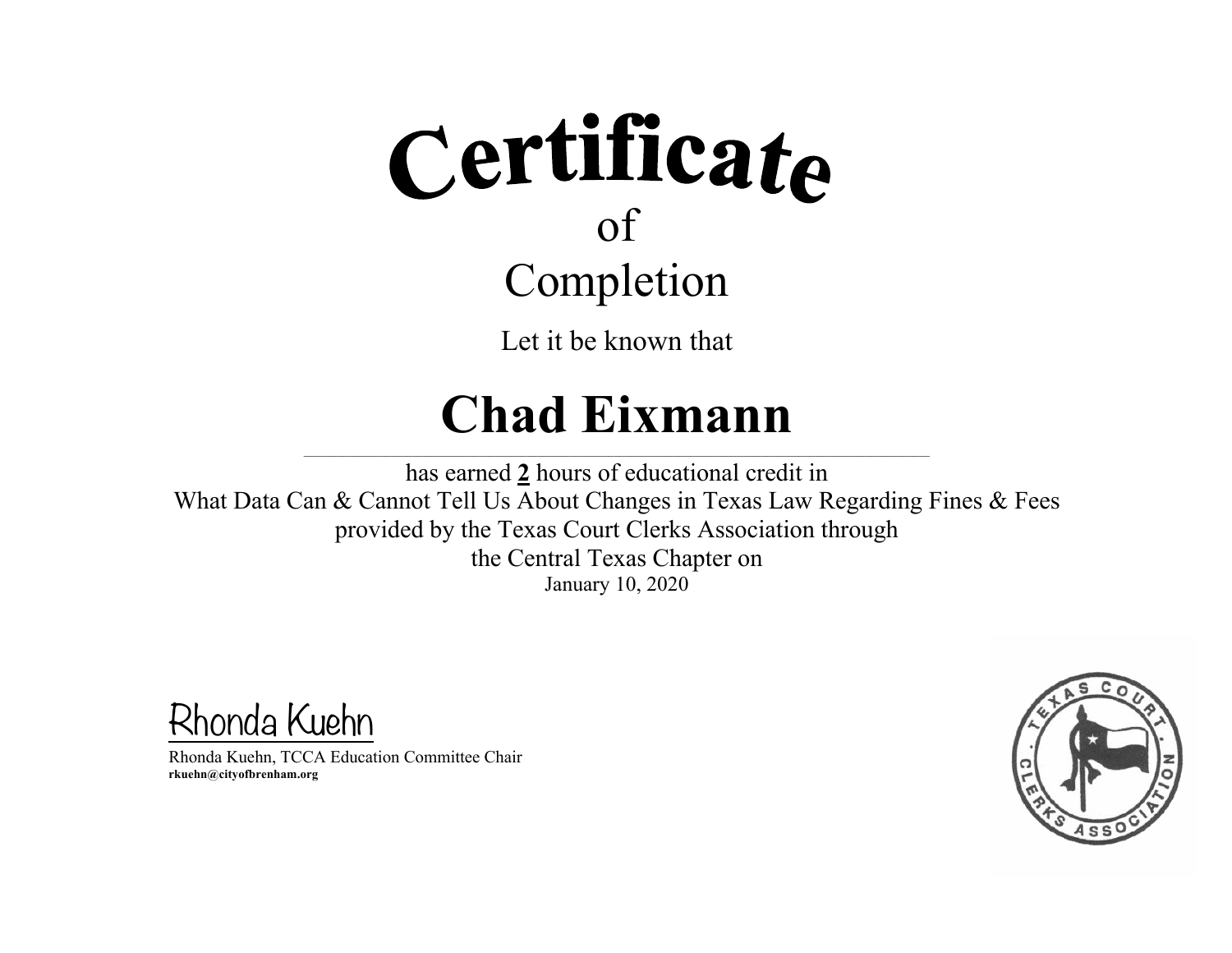

### **Crystal Martinez**

 $\mathcal{L} = \{ \mathcal{L} = \{ \mathcal{L} = \{ \mathcal{L} = \{ \mathcal{L} = \{ \mathcal{L} = \{ \mathcal{L} = \{ \mathcal{L} = \{ \mathcal{L} = \{ \mathcal{L} = \{ \mathcal{L} = \{ \mathcal{L} = \{ \mathcal{L} = \{ \mathcal{L} = \{ \mathcal{L} = \{ \mathcal{L} = \{ \mathcal{L} = \{ \mathcal{L} = \{ \mathcal{L} = \{ \mathcal{L} = \{ \mathcal{L} = \{ \mathcal{L} = \{ \mathcal{L} = \{ \mathcal{L} = \{ \mathcal{$ 

has earned **2** hours of educational credit in What Data Can & Cannot Tell Us About Changes in Texas Law Regarding Fines & Fees provided by the Texas Court Clerks Association through the Central Texas Chapter on January 10, 2020

Rhonda Kuehn